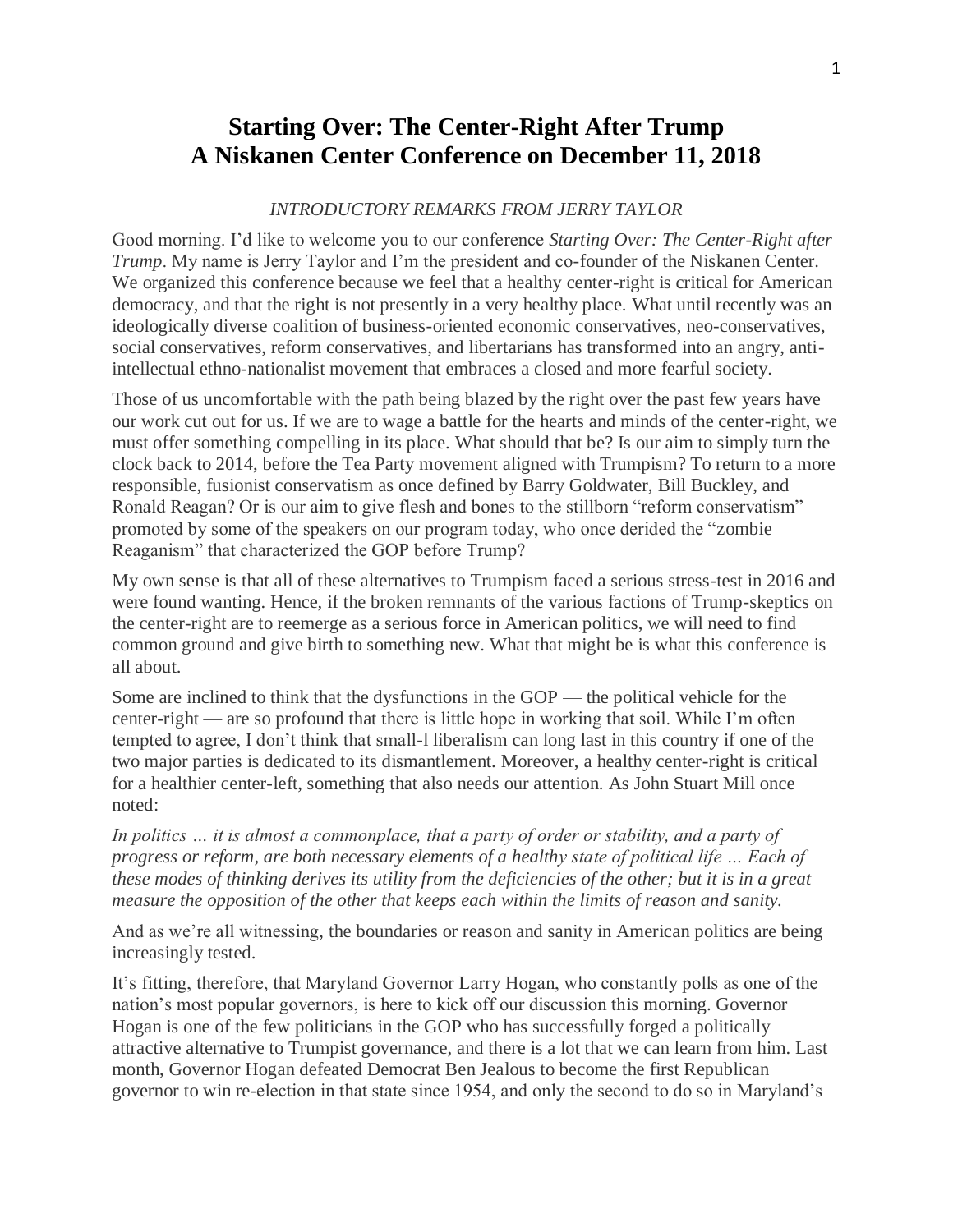history. And this in a state where Democrats outnumber Republicans by a 2-1 margin. Indeed, Governor Hogan received the most votes of any gubernatorial candidate in Maryland state history, a remarkable feat in an election cycle in which Democrats flipped seven governorships, seven state legislative chambers, and more than 300 state legislative seats. He won 51% of the union vote, 50% of the woman's vote, 48% of the Latino vote, and even 28% of the African-American vote. He did so by promoting a moderate, bipartisan agenda of environmental protection, gun control, tax cuts, mass transit investment, and innovative education and workforce development initiatives.

As Matt Mosk noted last year in the *Washington Post*:

*[Larry] Hogan has two powerful, though seemingly contradictory, things going for him. On the one hand, he was elected by the same category of voters who, from Pennsylvania to Ohio to Wisconsin, would later vault Trump to the White House: a potent wave of disaffected blue-collar and suburban whites. On the other hand, he has worked to create a personal brand that is affable, bipartisan and pragmatic — pretty much the opposite of Trump.*

And he hasn't been shy to part company with the president and party orthodoxy when his conscience required. For instance, Governor Hogan was only one of two Republican governors who refused to send the Maryland National Guard to the U.S.-Mexico border until the policy of separating migrant children from their families is ended. And in the GOP today, that takes real courage.

Accordingly, we are extremely pleased to have him with us today. Please join me in welcoming Maryland Governor Larry Hogan.

## *MARYLAND GOVERNOR LARRY HOGAN'S WELCOMING ADDRESS*

Good morning. Thank you, Jerry. It's an honor to be here with all of you this morning for this important conference at this significant time — not only for the Republican Party but for our nation.

Last week, I was honored to attend the funeral services for our 41st president, George H. W. Bush — a true American hero who represented the very best of America. He showed us the true meaning of public service… of honor, integrity, and strength of conviction… of humility, dignity, and grace.

In 1979, when asked if he was tough enough to be president, he said, "I don't equate toughness to just attacking some individual. I equate toughness with moral fiber, with character, with principle, with demonstrated leadership in tough jobs where you emerge not bullying somebody, but with the respect of the people you led."

President Bush is someone whom I have respected and admired my entire life. And as I listened to his son, our 43rd president, deliver a beautiful eulogy for his father, I could not help but think back to last year, when I lost my own dad and had the difficult job of delivering his eulogy.

My dad was honored to serve in Congress with President George H. W. Bush. He served on the House Judiciary Committee during Watergate as the whole world was watching the impeachment proceedings. Despite tremendous political pressure, he put aside partisanship and he made a tough decision.

During his impassioned testimony, he said, "Party loyalty and personal affection and precedents of the past must fall before the arbiter of men's actions: the law itself. No man, not even the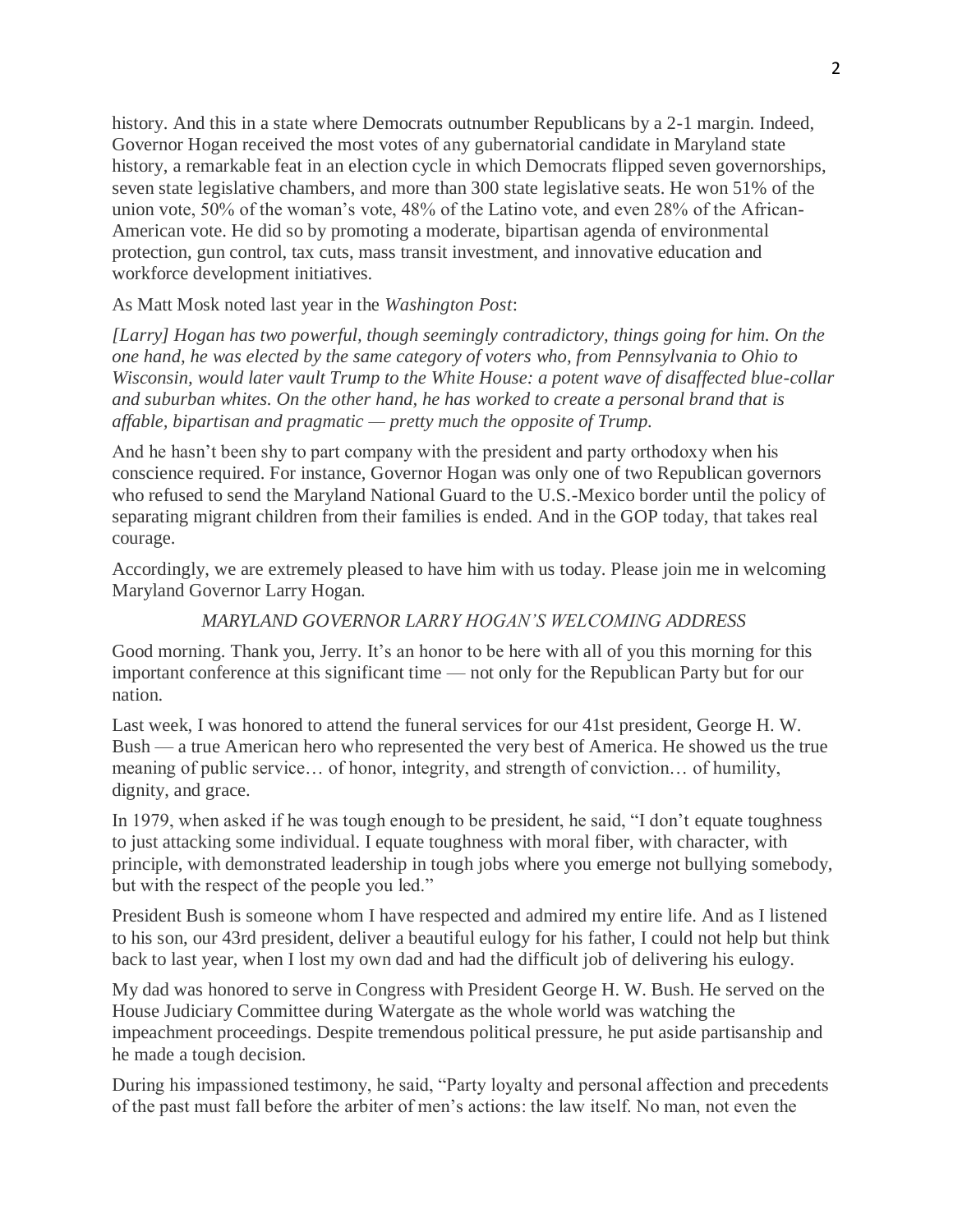president of the United States, is above the law. For our system of justice and our system of government to survive, we must pledge our highest allegiance to the strength of the law and not to the common frailties of men."

With those words, he became the first Republican to come out for the impeachment of President Richard Nixon. That decision cost him dearly. He lost many friends and supporters and his party's nomination for governor that year.

But it was his defining moment, the one for which he is most remembered and most admired. And history has proven that his courageous stand was the right thing to do for our nation.

President George W. Bush and I were both lucky enough to learn a lot about integrity and public service from our fathers. But I chose to spend most of my life in the private sector, founding and growing several small businesses. This is the first elective office I've ever held. But I have tried my very best to follow those examples and to govern with integrity, civility, bipartisanship, and moderation.

I ran for governor in 2014 because I was completely fed up with politics as usual. And, quite frankly, I still am — in fact, perhaps now more than ever.

Four years ago, I became so concerned that I decided I needed to step up and try do something about it. Our efforts brought together Republicans, Democrats, and Independents with a unified message that resonated with the majority of Marylanders. And in one of the bluest states in the country, we pulled off the biggest surprise upset in America and I became just the second Republican governor elected in Maryland in fifty years.

And after four years of bipartisan success, last month — in our deep blue state, in a big blue year with a huge blue wave — we rode a purple surfboard to an overwhelming double-digit victory while our party was racking up losses across the country. In our state, which Hillary won by 29 points, I won more votes than any other previous Maryland governor and became the second Republican governor re-elected in the entire 242-year history of our state.

Four years ago, two-thirds of all Marylanders thought our state was way off track and heading in the wrong direction. But after all the progress we have made, now more than two-thirds of all the people in Maryland think we're headed in the right direction. And an overwhelming majority of Marylanders, regardless of their party affiliation, approve of the job that we're doing.

There are a lot of reasons for that success. But I'd like to share with you three core principles that have guided my administration.

First, fiscal responsibility and common sense. In the years just before I took office, forty-three consecutive tax hikes had taken an additional \$10 billion dollars out of the pockets of struggling Maryland families, retirees, and small businesses, and crushed our economy. Our overall economic performance ranked forty-ninth out of fifty states. We had lost 8,000 businesses and more than 100,000 jobs, and a Gallup poll showed that nearly half of all Marylanders wanted to leave the state.

As a lifelong Marylander, that broke my heart. I pledged to put Maryland on a new and better path. We submitted the first balanced budget in a decade, which eliminated the \$5.1 billion structural deficit we inherited. And we have continued to pass balanced budgets every single year. We eliminated 250 fees and 850 job-killing regulations. We cut taxes four years in a row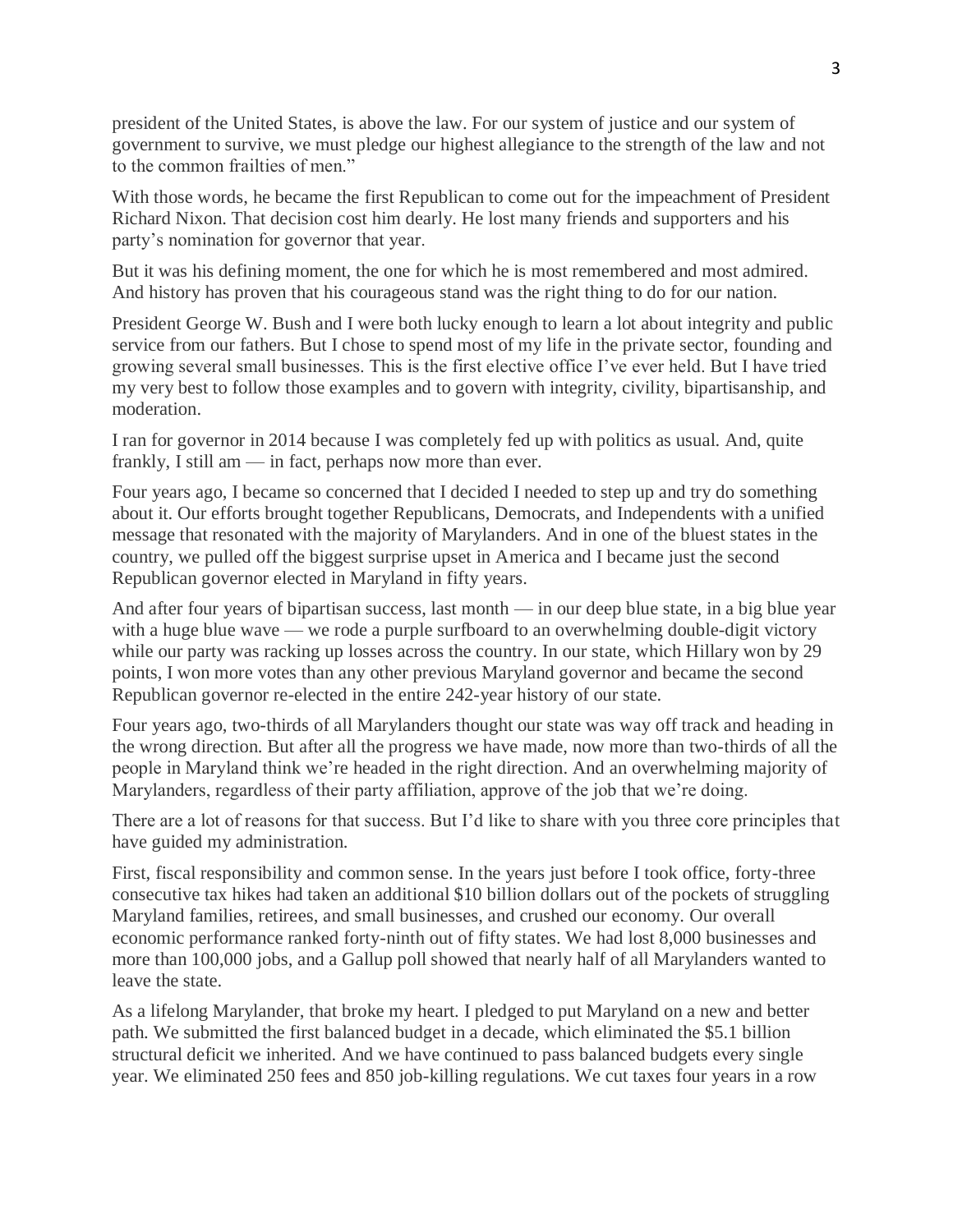by \$1.2 billion, and we put all of that money back into the pockets of hardworking Marylanders, retirees, and small businesses, and back into our growing economy.

As a result, we had the best year for business in Maryland in more than a decade and the best year for job growth in more than fifteen years. We went from losing 100,000 jobs to gaining more than 120,000 jobs. More businesses have been opened and more people are working than at any other time in Maryland history. We have had one of the biggest economic turnarounds in America.

The second core principle has been moderation and bipartisan cooperation. I stood on the steps of our historic State House in Annapolis four years ago to deliver my inaugural address, long before the bitter and rancorous presidential race of 2016, and I said: "To those who would divide us, or drive us to the extremes of either political party, I remind you that Maryland has been called 'a state of middle temperament.'" I said that "The politics that have divided our nation need not divide our state," and I pledged to find that middle ground where we could all stand together.

I did not have a crystal ball to foresee just how divided our nation would become. It's just that I have always believed that, even in politics, compromise and moderation shouldn't be considered dirty words. I believe that it's only when the partisan shouting stops that we can truly hear each other's voices and concerns.

So as I took the oath of office, I promised to usher in a new "environment of trust and cooperation, where the best ideas rise to the top based upon their merit, regardless of which side of the political debate they come from."

And for the past four years, we have succeeded by doing exactly what we said we would do, from growing our economy and putting people back to work… to delivering record funding for education… being a national leader on the environment… rebuilding our transportation infrastructure… and protecting the health care coverage of Marylanders while reducing health insurance rates for the first time in a decade.

In Maryland, we have risen above the fray of partisan politics and we have chosen to seek commonsense, bipartisan solutions to the serious problems that face us.

The third principle has been to lead with integrity and civility. We have successfully changed the tone of the debate in our state capital. We have stood up for the principles we believe in but have also taken the time to listen to the other side and to find compromise solutions. And we learned to disagree without being disagreeable.

It may seem hard to believe today, but I believe that Americans, in our hearts, are actually hardwired for civility and cooperation. It's who we are. It's part of our identity. And it is one of our greatest strengths.

And a culture of tolerance and mutual respect should extend to those with whom we happen to disagree on politics. Just because someone may not agree with us on every issue, that should not mean that they are our enemies. And I believe that is what's broken in America today — especially here in Washington, where nobody can find a way to work together and where nothing ever seems to get done.

Ladies and gentlemen, in Maryland we have chosen a completely different path. And we're proud to be setting an example for the rest of the nation. Despite the wedge politics and petty